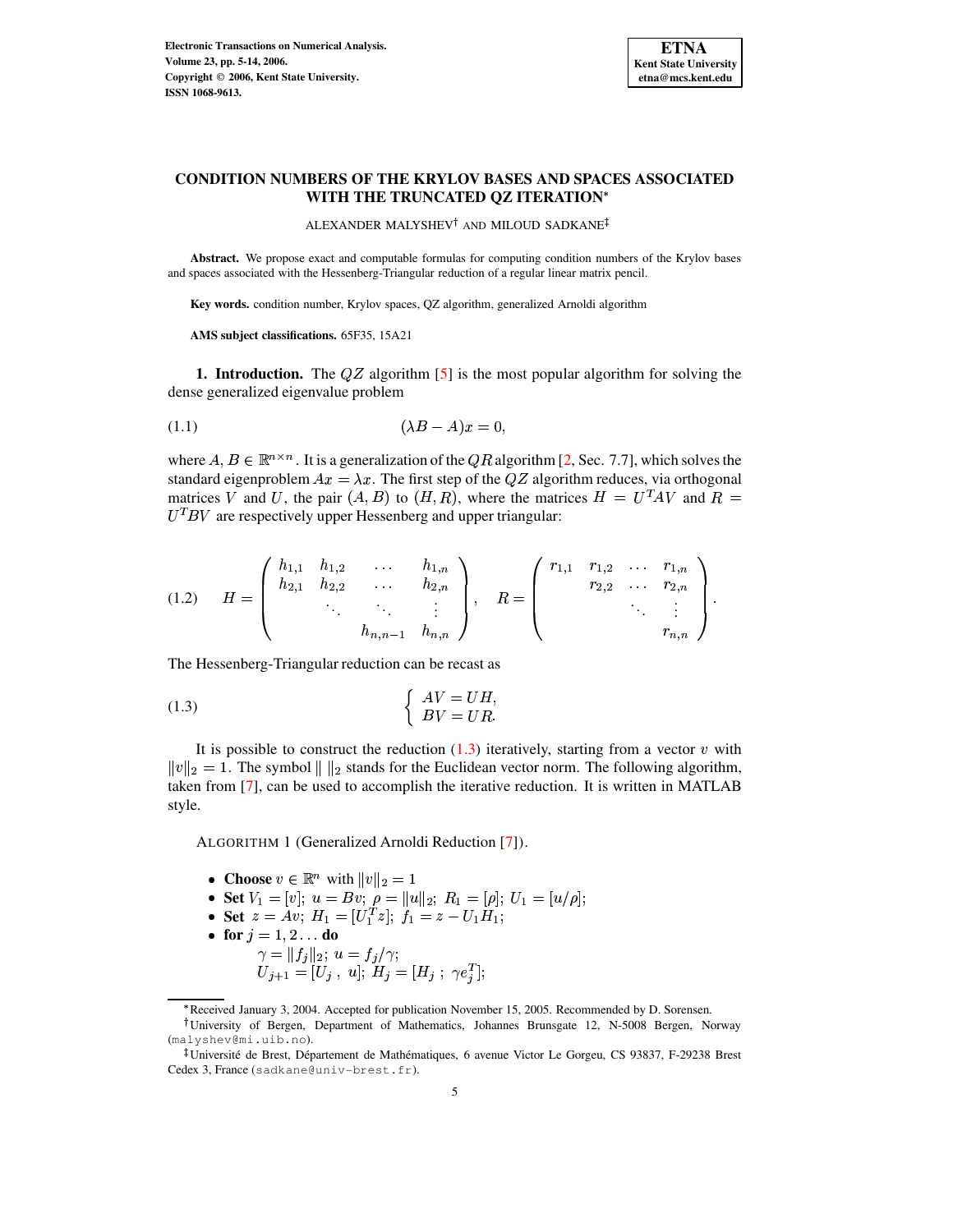Solve 
$$
B\hat{v} = u
$$
;  
\n $z = V_j^T \hat{v}$ ;  $\hat{v} = \hat{v} - V_j z$ ;  $\rho = 1/||\hat{v}||_2$ ;  
\n $v = \rho \hat{v}$ ;  $r = -R_j z \rho$ ;  
\n $V_j = [V_j, v]$ ;  $R_{j+1} = [R_j, r; 0, \rho]$ ;  
\n $z = Av$ ;  $h = U_{j+1}^T z$ ;  
\n $f_{j+1} = z - U_{j+1}h$ ;  $H_{j+1} = [H_j, h]$ ;

**end for**

After  $k \le n$  steps of Algorithm [1](#page-0-1) we obtain a truncation of [\(1.3\)](#page-0-0) in the form

<span id="page-1-0"></span>(1.4) 
$$
\begin{cases} AV_k = U_k H_k + f_k e_k^T, \\ BV_k = U_k R_k, \\ V_k^T V_k = I_k, \ U_k^T U_k = I_k, \ U_k^T f_k = 0, \end{cases}
$$

where the matrices  $V_k \equiv V(1:n, 1:k)$  and  $U_k \equiv U(1:n, 1:k)$  represent the first k columns of V and U respectively. The matrices  $H_k = H(1:k, 1:k)$  and  $R_k = R(1:k, 1:k)$  are the leading  $k \times k$  submatrices of H and R. The vector  $e_k$  represents the k-th canonical vector and  $I_k$  is the identity matrix of order  $k$ .

The form  $(1.4)$  is a generalization of the classical Arnoldi reduction  $[6, Chap. VI]$  $[6, Chap. VI]$  and can, for example, be used to compute eigenpairs of the problem  $(1.1)$ , when the sizes of A and B are large (see [\[7\]](#page-9-2)). In exact arithmetic, the sets  $\mathcal{B}_k = \{v_1, \ldots, v_k\}$  and  $\mathcal{C}_k =$  $\{u_1, \ldots, u_k\},\; k = 1, 2, \ldots, n$ , form bases of the Krylov spaces

$$
(1.5) \t\t\t\mathcal{K}_k \equiv \mathcal{K}_k(B^{-1}A, v_1) = \text{Span}\{v_1, B^{-1}Av_1, \dots, (B^{-1}A)^{k-1}v_1\}
$$

and

$$
(1.6) \qquad \mathcal{L}_k \equiv \mathcal{L}_k(AB^{-1}, u_1) = \text{Span}\{u_1, AB^{-1}u_1, \dots, (AB^{-1})^{k-1}u_1\}
$$

respectively, with  $v_1 = V_1 \equiv v$  and  $u_1 = Bv_1/||Bv_1||_2$ .

Unfortunately, the generalized Arnoldi reduction of the matrix pair  $(A, B)$  in a finite precision arithmetic will not generally satisfy the relations [\(1.4\)](#page-1-0) because the computed matrices  $V, U, H$  and  $R$  are subject to rounding errors. The effects of rounding errors are proportional to condition numbers, which are usually determined in terms of infinitesimal perturbations. The chief advantage of infinitesimal perturbations is that they allow one to neglect second order terms.

Let  $\Delta_1$  and  $\Delta_2$  be infinitesimal perturbations of A and B respectively, and denote by  $H = U^T (A + \Delta_2) V$  and  $R = U^T (B + \Delta_1) V$  the corresponding Hessenberg and triangular forms, where  $U = [\tilde{u}_1, \tilde{u}_2, \dots, \tilde{u}_n]$  and  $V = [\tilde{v}_1, \tilde{v}_2, \dots, \tilde{v}_n]$  are the computed orthogonal matrices with  $\tilde{v}_1 = v_1$ .

In the present paper we want to analyze the difference between the exact quantities  $V, U,$ <br> $\mathcal{L}_k$  and their computed counterparts  $\widetilde{V}, \widetilde{U}, \widetilde{K}_k, \widetilde{\mathcal{L}}_k$  under variations of the perturbations . . . . . . In the present paper we want to analyze the difference between the exact quantities  $V, U,$ <br> $k, \mathcal{L}_k$  and their computed counterparts  $\tilde{V}, \tilde{U}, \tilde{K}_k, \tilde{L}_k$  under variations of the perturbations  $\tilde{\Delta}_1$  and  $\tilde{\Delta}_2$ . More precisely, we are interested in the condition numbers of the Krylov spaces  $\mathcal{K}_k$  and  $\mathcal{L}_k$  and corresponding bases  $\mathcal{B}_k$  and  $\mathcal{C}_k$ .  $\mathcal{K}_k$  and  $\mathcal{L}_k$  and corresponding bases  $\mathcal{B}_k$  and  $\mathcal{C}_k$ .

We use the arguments similar to those from  $[1, 3]$  $[1, 3]$  $[1, 3]$  for the Hessenberg reduction by Arnoldi's method and those from [\[4\]](#page-9-6) for the bidiagonal reduction by the Lanczos method. We assume that the reader is familiar with the arguments and reasoning used in these references.

**2. Condition numbers.** Following the strategy used in [\[1,](#page-9-4) [3,](#page-9-5) [4\]](#page-9-6), perturbations of  $\tilde{V}$  and  $\tilde{U}$  are sought in the multiplicative form, that is  $\tilde{V} = (I + \tilde{X})V$  and  $\tilde{U} = (I + \tilde{Y})U$ . The orthogonality of V, V, U and U implies the orthogonality of  $I + X$  and  $I + Y$ . Since the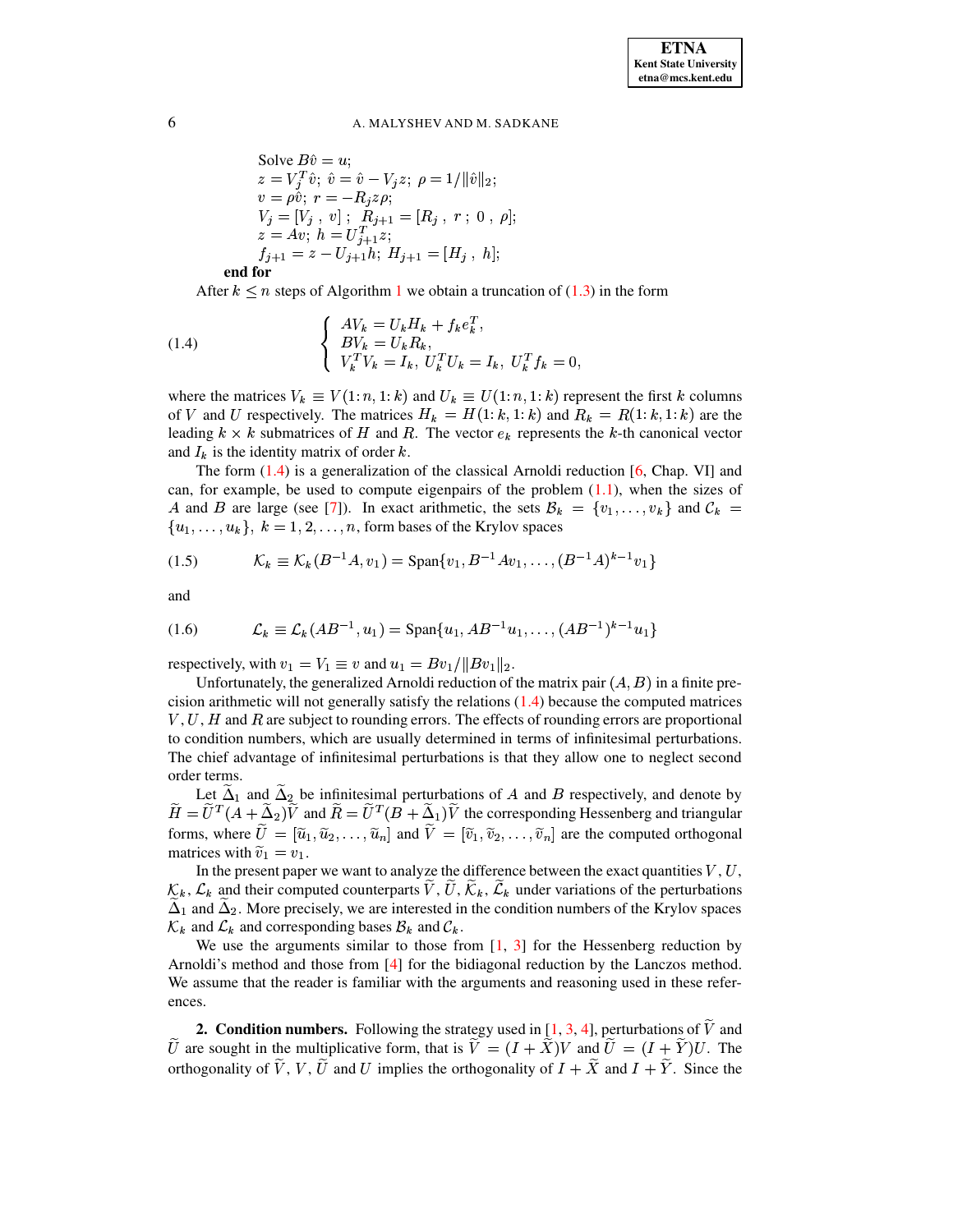CONDITION NUMBERS OF THE KRYLOV BASES ASSOCIATED WITH THE TRUNCATED OZ ITERATION 7

perturbations X and Y are infinitesimal, the matrices X and Y are indistinguishable from skew-symmetric matrices. Discarding quadratic terms in the identity  $H = U^T(I+Y^T)(A+Y^T)$  $\widetilde{\Delta}_2$   $(I + \widetilde{X})V$ , we obtain the equation

(2.1) 
$$
H - \widetilde{H} + U^T \widetilde{\Delta}_2 V + (U^T \widetilde{Y}^T U) H + H(V^T \widetilde{X} V) = 0.
$$

If we set

$$
\Delta_2=U^T\widetilde{\Delta}_2 V, \ X=V^T\widetilde{X}V, \ \text{and} \ Y=U^T\widetilde{Y}U,
$$

then X and Y are indistinguishable from skew-symmetric matrices and satisfy, up to the first order, the equation

<span id="page-2-1"></span>-- = { - -> (2.2)

In a similar way, another equation follows from  $R = U^T (I + Y^T) (B + \Delta_1) (I + X) V$ , which yields

<span id="page-2-0"></span>
$$
(2.3) \t YR - RX = \Delta_1 + R - \widetilde{R}
$$

with  $\Delta_1 = U^T \widetilde{\Delta}_1 V$ .

 $\Delta_1 = U^T \widetilde{\Delta}_1 V$ .<br>The Krylov spaces  $\mathcal{K}_k$  and  $\mathcal{L}_k$  are the vector spaces spanned by the columns of  $V_k$  and  $U_k$ The Krylov spaces  $\mathcal{K}_k$  and  $\mathcal{L}_k$  are the vector spaces spanned by the columns of  $V_k$  and  $U_k$  respectively. Their perturbations  $\widetilde{\mathcal{K}}_k$  and  $\widetilde{\mathcal{L}}_k$  are spanned by the columns of  $\widetilde{V}_k = (I + \widetilde{X$ and  $\widetilde{U}_k = (I + \widetilde{Y})U_k$ . The Frobenius norm of the difference

(2.4) 
$$
\left\| V_k - \widetilde{V}_k \right\|_F = \left\| V X V^T V_k \right\|_F = \left\| X (1:n, 1:k) \right\|_F
$$

can be used to measure the conditioning  $\kappa_b \equiv \kappa_b (B^{-1}A, v_1)$  of the basis  $\mathcal{B}_k$ , which is defined as (see  $[1, 3]$  $[1, 3]$  $[1, 3]$ )

$$
\kappa_b = \inf_{\epsilon > 0} \left\{ \sup_{\begin{subarray}{c} ||\Delta_1||_F \leq \epsilon \\ ||\Delta_2||_F \leq \epsilon \end{subarray}} \frac{\|V_k - \widetilde{V}_k\|_F}{\sqrt{\frac{\|\Delta_1\|_F^2}{\|B\|_F^2} + \frac{\|\Delta_2\|_F^2}{\|A\|_F^2}}} \right\}.
$$

In other words,  $\kappa_b$  is the smallest constant such that

$$
(2.5) \t\t\t ||X(1:n,1:k)||_F \leq \kappa_b \sqrt{\frac{\|\Delta_1\|_F^2}{\|B\|_F^2} + \frac{\|\Delta_2\|_F^2}{\|A\|_F^2}}.
$$

Similarly, the quantity  $||Y(1:n, 1:k)||_F$  can be used to measure the conditioning of the basis  $\mathcal{C}_k$ . Because of similarities between the bases  $\mathcal{B}_k$  and  $\mathcal{C}_k$  we will only analyze the conditioning of  $\mathcal{B}_k$ . To this end, we will give a computable estimate of the condition number  $\kappa_b$ .

Let us take the components below the main diagonal in  $(2.3)$  and those below the subdiagonal in  $(2.2)$ . The operation of taking the components below the main diagonal is denoted agonal in [\(2.2\)](#page-2-1). The operation of taking the components below the main diagonal is denoted<br>by  $\mathcal{L}^{(1)}$  and that of below the subdiagonal by  $\mathcal{L}^{(2)}$ . Thus, from equations [\(2.3\)](#page-2-0), (2.2) we derive the system of linear equations

(2.6) 
$$
\mathcal{L}^{(1)}(YR - RX) = \mathcal{L}^{(1)}(\Delta_1),
$$

(2.7) 
$$
\mathcal{L}^{(2)} (YH - HX) = \mathcal{L}^{(2)} (\Delta_2).
$$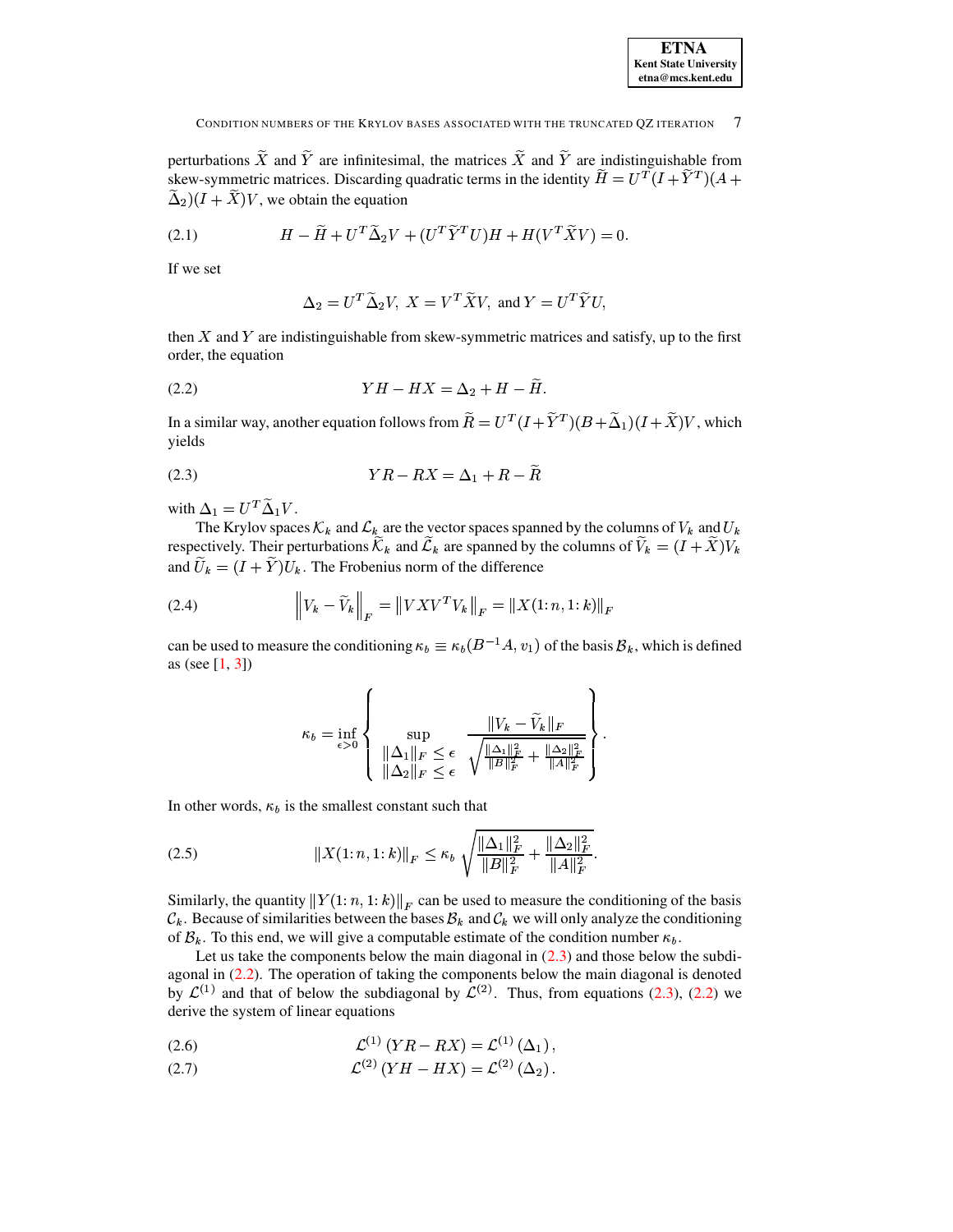Note that the diagonal elements of  $X$  and  $Y$  are equal to zero because the matrices  $X$ and Y are real skew-symmetric. Moreover, since  $\tilde{v}_1 = v_1$  and  $\tilde{V} = (I + \tilde{X})V$ , we have the identity  $\widetilde{X}\widetilde{v}_1 = 0$  and, therefore, the first column and row of X are also equal to zero.<br>The structure of X and Y can be described with the help of vectors  $x_p \in \mathbb{R}^{n-p-1}$ ,  $p =$  $1, \ldots, n-2$ , and  $y_q \in \mathbb{R}^{n-q}$ ,  $q = 1, \ldots, n-1$ , such that

$$
X = \begin{pmatrix} 0 & 0 & & \dots & 0 & 0 \\ 0 & 0 & & & -x_1^T \\ \vdots & & \ddots & & & -x_2^T \\ \vdots & & & \ddots & \vdots \\ 0 & x_1 & x_2 & \dots & 0 \\ 0 & & & & & 0 \end{pmatrix}, \quad Y = \begin{pmatrix} 0 & & & & -y_1^T \\ & 0 & & & & -y_2^T \\ & & \ddots & & & -y_3^T \\ & & & & \ddots & \vdots \\ y_1 & y_2 & y_3 & \dots & 0 \\ & & & & & 0 \end{pmatrix}.
$$

Similarly, with the help of vectors  $f_p \in \mathbb{R}^{n-p}$ ,  $p = 1, ..., n-1$ , and  $g_q \in \mathbb{R}^{n-q-1}$ ,  $q =$  $1, \ldots, n-2$ , the matrices  $\Delta_1$  and  $\Delta_2$  are written as

$$
\Delta_1 = \left(\begin{array}{cccc} \times & \times & & \times \\ & \times & \ddots & \\ & & \ddots & \times \\ & & f_1 & f_2 & f_3 & \times & \times \\ & & & \times & \end{array}\right), \quad \Delta_2 = \left(\begin{array}{cccc} \times & \times & & \times \\ & \times & \times & & \ddots \\ & & \times & \ddots & \times \\ & & & \ddots & \times \\ & & & & \ddots & \times \\ g_1 & g_2 & g_3 & \times & \times \end{array}\right).
$$

By the aid of the vectors  $x_1, \ldots, x_{n-2}$  and  $y_1, \ldots, y_{n-1}$  we determine the lower triangular parts of  $X$  and  $Y$ :

$$
\widehat{X} = \left( \begin{array}{cccc} 0 & 0 & \ldots & 0 & 0 \\ 0 & 0 & & & 0 \\ \vdots & & \ddots & & \vdots \\ 0 & x_1 & x_2 & 0 & 0 \\ 0 & & & & 0 \end{array} \right), \quad \widehat{Y} = \left( \begin{array}{cccc} 0 & 0 & & \ldots & 0 \\ 0 & & & \ldots & 0 \\ & & \ddots & & \vdots \\ y_1 & y_2 & y_3 & 0 & 0 \end{array} \right).
$$

Then  $X = \hat{X} - \hat{X}^T$  and  $Y = \hat{Y} - \hat{Y}^T$ .

It is important now to observe that

$$
\mathcal{L}^{(1)}\left(\widehat{Y}^T R\right) = 0, \quad \mathcal{L}^{(1)}\left(R\widehat{X}^T\right) = 0, \quad \mathcal{L}^{(2)}\left(\widehat{Y}^T H\right) = 0, \quad \mathcal{L}^{(2)}\left(H\widehat{X}^T\right) = 0.
$$

As a result,

<span id="page-3-0"></span>(2.8) 
$$
\mathcal{L}^{(1)}\left(\widehat{Y}R - R\widehat{X}\right) = \mathcal{L}^{(1)}\left(\Delta_1\right),
$$

(2.9) 
$$
\mathcal{L}^{(2)}\left(\hat{Y}H - H\hat{X}\right) = \mathcal{L}^{(2)}\left(\Delta_2\right)
$$

Equation  $(2.8)$  is equivalent to the system

(2.10) 
$$
\begin{cases} f_1 = r_{1,1}y_1, \\ f_i = \sum_{j=1}^i r_{j,i} \mathcal{I}_{n-i}^{n-j} y_j - \check{R}_i x_{i-1}, \quad i = 2, \ldots, n-1, \end{cases}
$$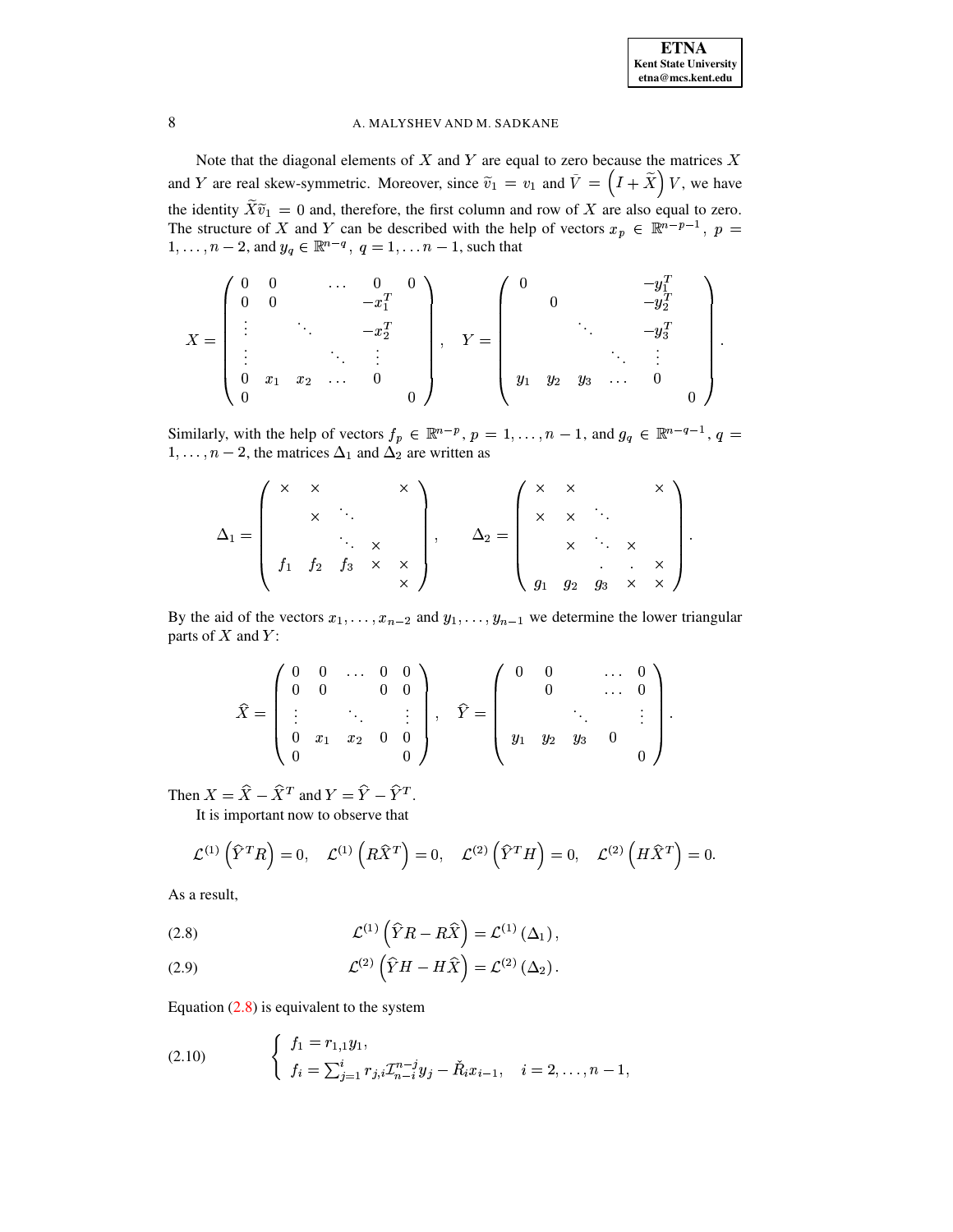| <b>ETNA</b>                  |
|------------------------------|
| <b>Kent State University</b> |
| etna@mcs.kent.edu            |

#### - 9 CONDITION NUMBERS OF THE KRYLOV BASES ASSOCIATED WITH THE TRUNCATED OZ ITERATION

where  $\check{R}_i = R(i+1:n, i+1:n) \in \mathbb{R}^{(n-i)\times (n-i)}$  and for  $i \leq j$ ,  $\mathcal{I}_i^j = (0_{i \times (j-i)}, I_i) \in \mathbb{R}^{i \times j}$ is the matrix whose first  $j-i$  columns are equal to zero and the last i columns form the identity matrix of order *i*. Similarly, equation  $(2.9)$  is equivalent to

$$
(2.11) \qquad \begin{cases} \begin{array}{l} g_1 = h_{1,1} \mathcal{I}_{n-2}^{n-1} y_1 + h_{2,1} y_2, \\ g_i = \sum_{j=1}^{i+1} h_{j,i} \mathcal{I}_{n-i-1}^{n-j} y_j - \check{H}_i x_{i-1}, \quad i = 2, \dots, n-2, \end{array} \end{cases}
$$

where  $\check{H}_i = H(i + 2; n, i + 1; n) \in \mathbb{R}^{(n-i-1)\times (n-i)}$ .

Let us summarize the above derivations. For  $k = 1, 2, ..., n - 1$ , we have a series of systems of linear equations

$$
\begin{pmatrix}\nf_1 \\
f_2 \\
\vdots \\
f_k\n\end{pmatrix} = \begin{pmatrix}\nr_{1,1}I_{n-1} & r_{2,2}I_{n-2} & & \\
r_{1,2}T_{n-2}^{n-1} & r_{2,2}I_{n-2} & & \\
\vdots & \ddots & \ddots & \ddots & \\
r_{1,k}T_{n-k}^{n-1} & & r_{k-1,k}T_{n-k}^{n-k+1} & r_{k,k}I_{n-k}\n\end{pmatrix}\n\begin{pmatrix}\ny_1 \\
y_2 \\
\vdots \\
y_k\n\end{pmatrix}
$$
\n
$$
-\begin{pmatrix}\n0 & & & \\
h_2 & 0 & & \\
\vdots & \ddots & \ddots & \\
h_3 & 0 & & \\
\vdots & \ddots & \ddots & \\
g_2 & \vdots & \ddots & \\
g_3 & \vdots & \ddots & \\
g_{k-1} & \vdots & \ddots & \\
g_{k-1} & \vdots & \ddots & \\
\vdots & \ddots & \ddots & \\
h_1 & \ddots & \ddots & \\
h_k & \ddots & \ddots & \\
\vdots & \ddots & \ddots & \\
h_k & \ddots & \ddots & \\
\vdots & \ddots & \ddots & \\
h_k & \ddots & \ddots & \\
h_k & \ddots & \ddots & \\
\vdots & \ddots & \ddots & \\
h_k & \ddots & \ddots & \\
\end{pmatrix}\n\begin{pmatrix}\nx_1 \\
x_2 \\
\vdots \\
x_{k-1}\n\end{pmatrix},
$$

which we can write in the compact form

<span id="page-4-0"></span>(2.12) 
$$
\begin{cases} f = M_{11}y - M_{12}x, \\ g = M_{21}y - M_{22}x. \end{cases}
$$

Since Algorithm 1 proceeds if and only if  $r_{k,k} \neq 0$  and  $h_{k,k-1} \neq 0$ , the matrix  $M_{11}$  is nonsingular. It follows that the system  $(2.12)$  has the solution

<span id="page-4-1"></span>(2.13) 
$$
x = M_x \begin{pmatrix} f \\ g \end{pmatrix} \text{ and } y = M_y \begin{pmatrix} f \\ g \end{pmatrix}.
$$

where

(2.14) 
$$
\begin{cases} M_x = (M_{22} - M_{21}M_{11}^{-1}M_{12})^{-1} (M_{21}M_{11}^{-1}, -I_{N_k}) \\ M_y = M_{11}^{-1}M_{12}M_x + (M_{11}^{-1}, 0). \end{cases}
$$

Here  $I_{N_k}$   $(I_{M_k})$  is the identity matrix of order  $N_k$   $(M_k)$  with  $N_k = n(k-1) - \frac{k(k+1)}{2} + 1$ and  $M_k = nk - \frac{k(k+1)}{2}$ .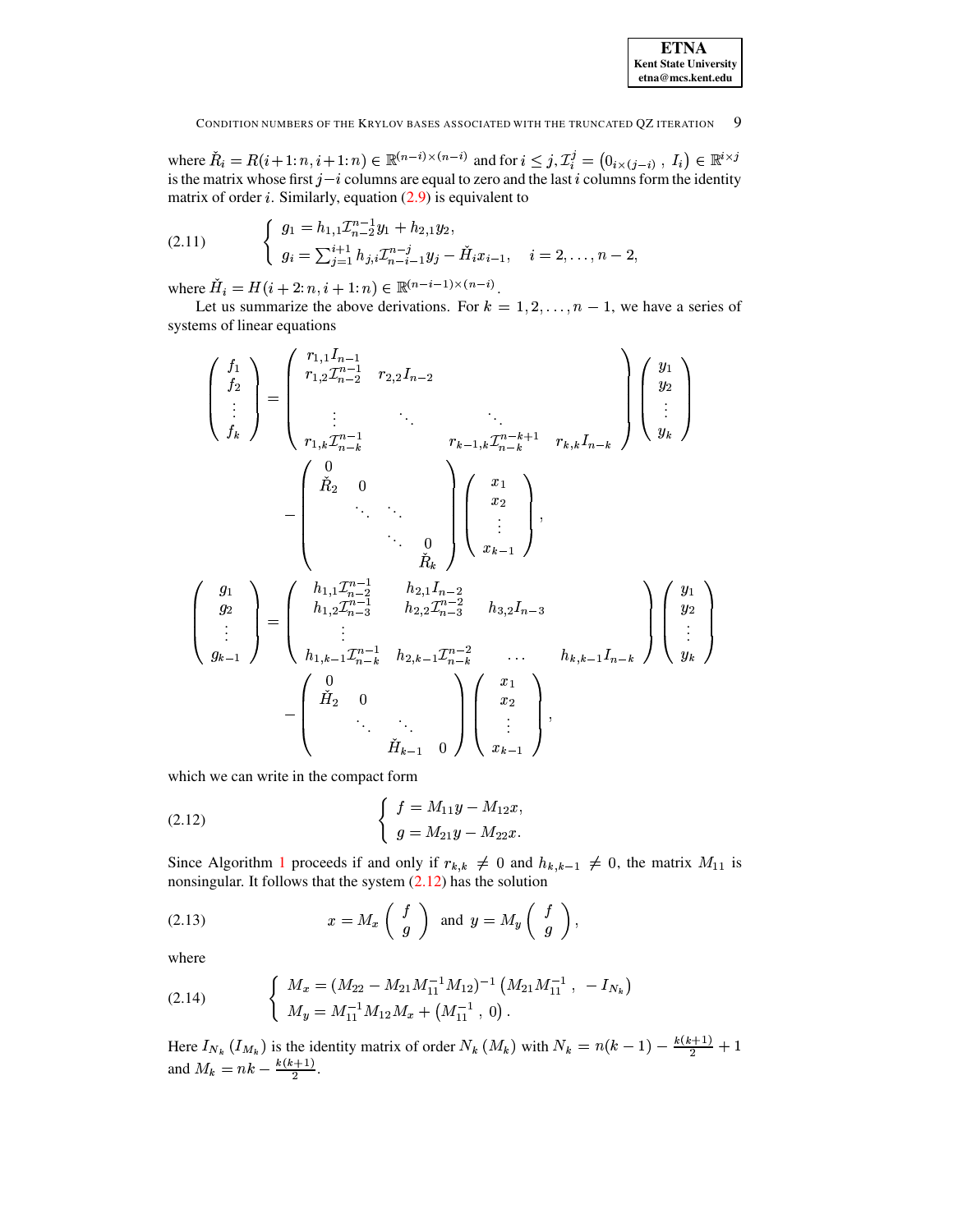| <b>ETNA</b>                  |  |  |  |  |
|------------------------------|--|--|--|--|
| <b>Kent State University</b> |  |  |  |  |
| etna@mcs.kent.edu            |  |  |  |  |

Using the identity  $||x||_2 = (||x_1||_2^2 + ... + ||x_k||_2^2)^{\frac{1}{2}} = ||X(1:n, 1:k)||_F$  we arrive at the formula

<span id="page-5-0"></span>
$$
||X(1:n,1:k)||_F = \left\| M_x \begin{pmatrix} f \\ g \end{pmatrix} \right\|_2
$$
  
=  $\left\| M_x \begin{pmatrix} ||R||_F I_{M_k} & 0 \\ 0 & -||H||_F I_{N_k} \end{pmatrix} \begin{pmatrix} f/||R||_F \\ -g/||H||_F \end{pmatrix} \right\|_2$   
(2.15)  $\leq \left\| M_x \begin{pmatrix} ||R||_F I_{M_k} & 0 \\ 0 & -||H||_F I_{N_k} \end{pmatrix} \right\|_2 \left\| \begin{pmatrix} f/||R||_F \\ -g/||H||_F \end{pmatrix} \right\|_2$ 

$$
(2.16) \t\t\t \leq \left\| M_x \left( \begin{array}{cc} \|R\|_F I_{M_k} & 0 \\ 0 & -\|H\|_F I_{N_k} \end{array} \right) \right\|_2 \sqrt{\frac{\|\Delta_1\|_F^2}{\|B\|_F^2} + \frac{\|\Delta_2\|_F^2}{\|A\|_F^2}}.
$$

If we choose  $f$  and  $g$  such that

$$
\left\| M_x \left( \begin{array}{c} f \\ g \end{array} \right) \right\|_2 = \left\| M_x \left( \begin{array}{cc} \|R\|_F I_{M_k} & 0 \\ 0 & -\|H\|_F I_{N_k} \end{array} \right) \right\|_2 \left\| \left( \begin{array}{c} f/\|R\|_F \\ -g/\|H\|_F \end{array} \right) \right\|_2
$$

and

$$
\left(\begin{array}{c} f/||R||_F \\ -g/||H||_F \end{array}\right)\bigg\|_2 = \sqrt{\frac{\|\Delta_1\|_F^2}{\|B\|_F^2} + \frac{\|\Delta_2\|_F^2}{\|A\|_F^2}},
$$

then inequalities  $(2.15)$  and  $(2.16)$  become equalities (see [4] for a similar reasoning).

We thus obtain a series of condition numbers of the orthonormal bases (not spaces!) for  $k = 1, 2, \ldots, n - 1$ 

<span id="page-5-1"></span>
$$
\kappa_{k,b}(B^{-1}A, v_1) = \left\| M_x \begin{pmatrix} \|R\|_F I_{M_k} & 0\\ 0 & -\|H\|_F I_{N_k} \end{pmatrix} \right\|_2
$$
  
(2.17) 
$$
= \left\| \left(M_{22} - M_{21} M_{11}^{-1} M_{12}\right)^{-1} \left(\|R\|_F M_{21} M_{11}^{-1}, \|H\|_F I_{N_k}\right) \right\|_2
$$

In order to derive condition numbers of the corresponding Krylov spaces  $\mathcal{K}_k$  we use the same arguments as in [4]. The main idea is to compare  $V_k = (I + X)V_k$  with  $V_k Q_k$  instead of  $V_k$  for all orthogonal matrices  $Q_k$  of order k. The minimum

$$
\min_{\substack{Q \in \mathbb{R}^{k \times k} \\ Q^T Q = I_k}} \left\| \widetilde{V}_k - V_k Q \right\|_F
$$

is attained at  $Q_k = W_l W_r^T$ , where  $W_l^T (V_k^T \widetilde{V}_k) W_r = \Sigma$  is the singular value decomposition of  $V_k^T \widetilde{V}_k$  (see, e.g., [2, p.582]). Since

(2.18) 
$$
V_k^T \widetilde{V}_k = I_k + V_k^T \widetilde{X} V_k = I_k + X(1:k,1:k)
$$

is indistinguishable from an orthogonal matrix, we can take  $Q_k = W_l = I_k + X(1:k, 1:k)$ and  $W_r = \Sigma = I_k$ . This leads to the following interpretation. In fact, the leading  $k \times k$ submatrix of  $X$  is cut off. The rest of  $X$  represents the distance between the Krylov spaces, i.e., only last  $n - k$  components of each vector  $x_i$  contribute to the difference between the

10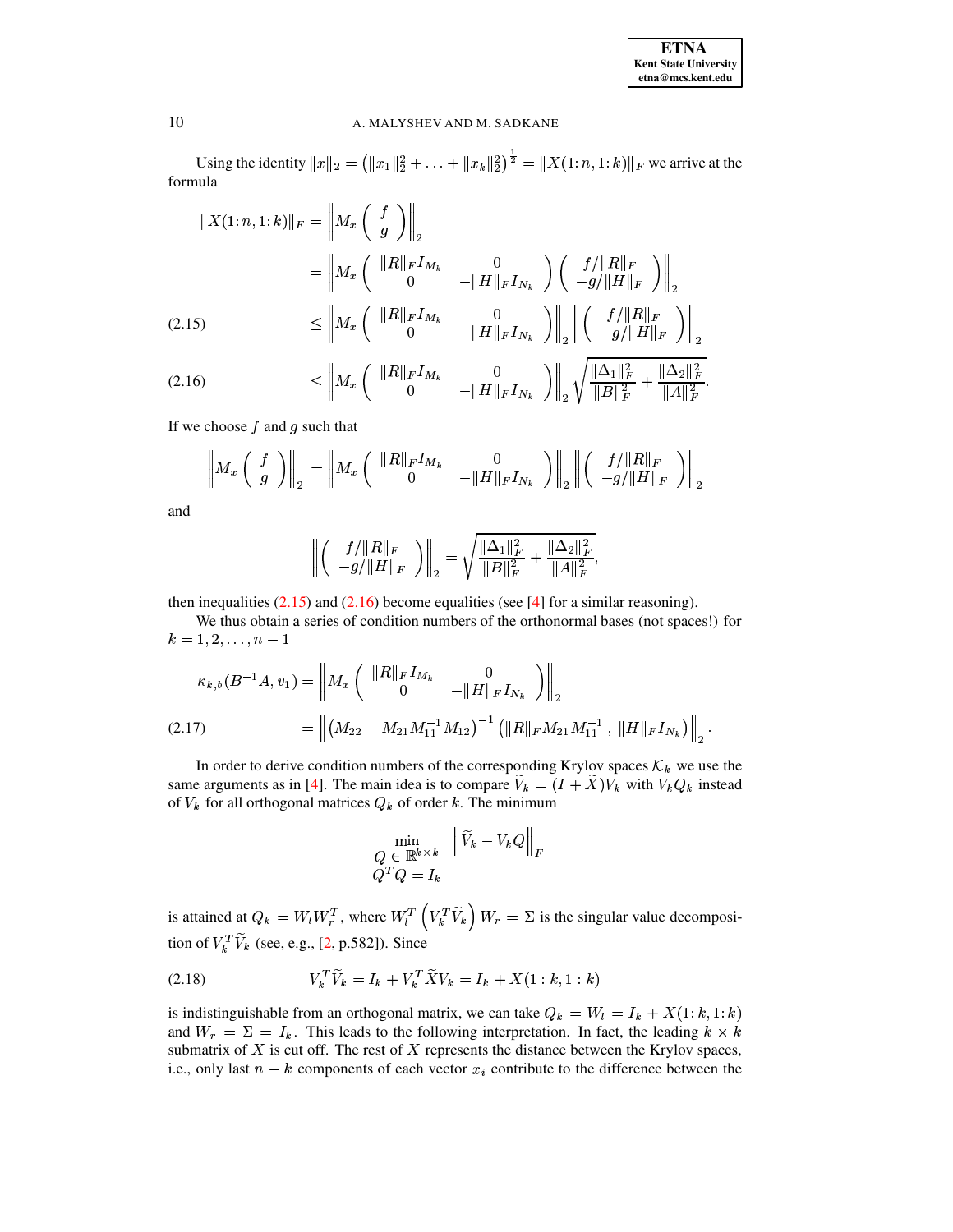Krylov spaces. Let us introduce the matrix  $\Pi_k$ , whose columns are the coordinate vectors  $e_i$  corresponding to the contributing components. Then the condition numbers of the Krylov spaces are determined for  $k = 1, 2, ..., n - 1$  as

<span id="page-6-0"></span>
$$
(2.19) \ \kappa_k(B^{-1}A,v_1) = \left\|\Pi_k(M_{22}-M_{21}M_{11}^{-1}M_{12})^{-1} \left(\|R\|_F M_{21}M_{11}^{-1},\|H\|_F I_{N_k}\right)\right\|_2.
$$

The condition numbers of the Krylov bases  $\mathcal{C}_k$  and corresponding Krylov spaces  $\mathcal{L}_k$ ,  $k = 1, 2, ..., n - 1$ , can be derived analogously by the aid of the expression for y in (2.13):

$$
(2.20) \t\t \t\t \kappa_{k,b}(AB^{-1}, u_1) = \left\| M_y \left( \begin{array}{cc} \|R\|_F I_{M_k} & 0 \\ 0 & -\|H\|_F I_{N_k} \end{array} \right) \right\|_2,
$$

(2.21) 
$$
\kappa_k(AB^{-1}, u_1) = \left\| \Pi_k M_y \begin{pmatrix} \|R\|_F I_{M_k} & 0 \\ 0 & -\|H\|_F I_{N_k} \end{pmatrix} \right\|_2
$$

<span id="page-6-2"></span>**3. Numerical examples.** In this section we illustrate behavior of the condition numbers of Krylov bases and subspaces given in  $(2.17)$  and  $(2.19)$  on some examples.

EXAMPLE 3.1.  $\hat{A}$  is the identity matrix, and  $\hat{B}$  is the upper-Hessenberg Toeplitz matrix

$$
B_{\alpha} = \left( \begin{array}{cccc} 1 & 1 & \dots & 1 \\ \alpha & 1 & \dots & 1 \\ & \ddots & \ddots & \vdots \\ & & \alpha & 1 \end{array} \right).
$$

The matrix  $B_{\alpha}$  is singular if and only if  $\alpha = 1$ . Our aim here is to show the effect of conditioning of  $B_\alpha$  on the computed basis and subspace condition numbers, when the parameter  $\alpha$ varies. The Hessenberg and triangular forms obtained by Algorithm 1 are of order  $k = 15$ . The starting vector  $v$  has all its components equal to 1 before normalization. Table 3.1 summarizes the information obtained on the computed matrices  $V_k$ ,  $U_k$ ,  $R_k$  and  $H_k$  for different parameters  $\alpha$ . The standard condition number  $\chi(B_{\alpha}) = ||B_{\alpha}||_2 ||(B_{\alpha})^{-1}||_2$  is also given.

| TABLE 3.1                                        |
|--------------------------------------------------|
| Numerical results from Algorithm 1 (Example 3.1) |

<span id="page-6-1"></span>

| $\alpha$                                                                            | 8                          | 4                          | 2                   | 1.3              | $\Omega$             |
|-------------------------------------------------------------------------------------|----------------------------|----------------------------|---------------------|------------------|----------------------|
| $  I_k - V_k^T V_k  _2$                                                             | $4.55 \overline{10^{-16}}$ | 4.83 $\overline{10^{-16}}$ | $5\;42\;10^{-16}$   | $4.5910^{-16}$   | $4.52\,10^{-16}$     |
| $  I_{k} - U_{k}^{T}U_{k}  _{2}$                                                    | $2.58\ 10^{-15}$           | $8.28\ 10^{-15}$           | $3.22\ 10^{-15}$    | $3.04\ 10^{-15}$ | $1.52\ 10^{-15}$     |
| $\ H_{\textit{\textbf{k}}}-U_{\textit{\textbf{k}}}^T A V_{\textit{\textbf{k}}}\ _2$ | $2.56\ 10^{-15}$           | $8.14\ 10^{-15}$           | $2.7710^{-15}$      | $2.9810^{-15}$   | $1.4710^{-15}$       |
| $  R_k - U_k^T B_\alpha V_k  _2$                                                    | $5.19\ 10^{-14}$           | $1.30\ 10^{-13}$           | $1.00 10^{-11}$     | $1.53\ 10^{-6}$  | $1.21\ 10^{-14}$     |
| $  B_{\alpha}V_k-U_kR_k  _2$                                                        | $3.43\ 10^{-14}$           | $1.12 \ 10^{-13}$          | $1.00 10^{-11}$     | $1.54\ 10^{-6}$  | $1.8910^{-15}$       |
| $  AV_k - U_k H_k - f_k e_k^T  _2$                                                  | $2.12 \ 10^{-16}$          | $6.0110^{-16}$             | $5.0010^{-16}$      | $4.66 10^{-16}$  | $2.4110^{-16}$       |
| $\chi(B_\alpha)$                                                                    | $2.58\;10^2$               | $4.28\ 10^3$               | $1.0010^{7}$        | $2.83\ 10^{13}$  | 2.60~10 <sup>1</sup> |
| $\chi(R_k)$                                                                         | $2.40\;10^2$               | $2.63~10^3$                | $9.4410^{5}$        | $1.32~10^{11}$   | 2.59~10 <sup>1</sup> |
| $\chi(W_{\alpha})$                                                                  | 9.78~10 <sup>1</sup>       | $4.91\,10^3$               | 4.0110 <sup>7</sup> | $8.2110^{11}$    | $\infty$             |

The results show that the orthogonality of  $V_k$  and  $U_k$  is well maintained along with the first equality of (1.4), i.e.,  $AV_k = U_k H_k + f_k e_k^T$ . However, the relations  $B_{\alpha} V_k = U_k R_k$  and  $U_k^T B_{\alpha} V_k = R_k$  deteriorate, when  $B_{\alpha}$  gets ill-conditioned. Figure 3.1 shows the behavior of the condition numbers of the Krylov bases  $\kappa_b$  ( $\equiv \kappa_{b,k}$  ( $B^{-1}A, v_1$ )) and Krylov spaces  $\kappa \ (\equiv \kappa_k \ (B^{-1}A, v_1)$ . We observe that the condition numbers of the bases increase with the dimension of the bases and that the condition numbers of the corresponding spaces increase and decrease but are always smaller than those of the bases.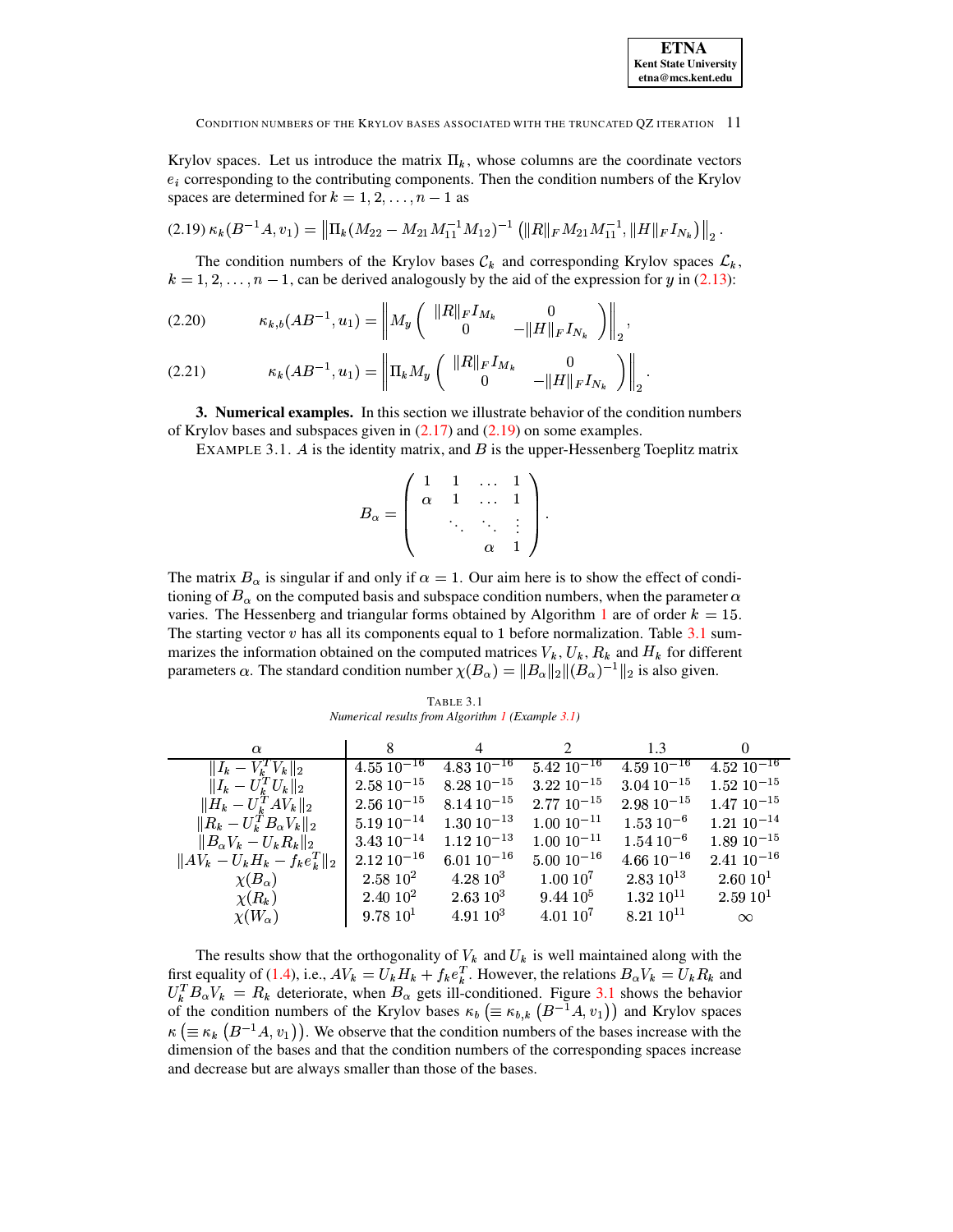The ill-conditioning of  $B_\alpha$  clearly influences the computed condition numbers (see the case  $\alpha = 1.3$  in Table [3.1\)](#page-6-1). It can be more practical to monitor the condition number  $\chi(R_k)$  =  $||R_{k}||_2||R_{k}^{-1}||_2$  instead of <sup>y</sup>  $\parallel_2$  instead of  $\chi(B_\alpha)$ . This quantity is always available. Since  $\chi(M_{11}) \geq \chi(R_k)$ , large  $\chi(R_k)$  means essentially that the matrix  $M_{11}$  in [\(2.12\)](#page-4-0) is ill-conditioned. The computed condition numbers might therefore be large or even inaccurate.

One may wonder whether the "non-normality" influences, in a way, the computed condition numbers. Let  $W_{\alpha}$  denote a matrix of eigenvectors of  $B_{\alpha}$  and define

$$
\chi(W_{\alpha}) = \begin{cases} ||W_{\alpha}||_2 ||(W_{\alpha})^{-1}||_2 & \text{if } B_{\alpha} \text{ is diagonalizable,} \\ \infty & \text{otherwise.} \end{cases}
$$

The factor  $\chi(W_\alpha)$  can be used to quantify the departure from normality of  $B_\alpha$ . The smaller  $\chi(W_\alpha)$ , the closer  $B_\alpha$  to a normal matrix. Table [3.1](#page-7-0) and Figure 3.1 show that the computed factors  $\chi(W_\alpha), \kappa_b$  and  $\kappa$  do not seem to be related.



<span id="page-7-0"></span>FIG. 3.1. *Condition numbers of the Krylov bases*  $\kappa_b$  *and spaces*  $\kappa$  *(Example [3.1\)](#page-6-2)*.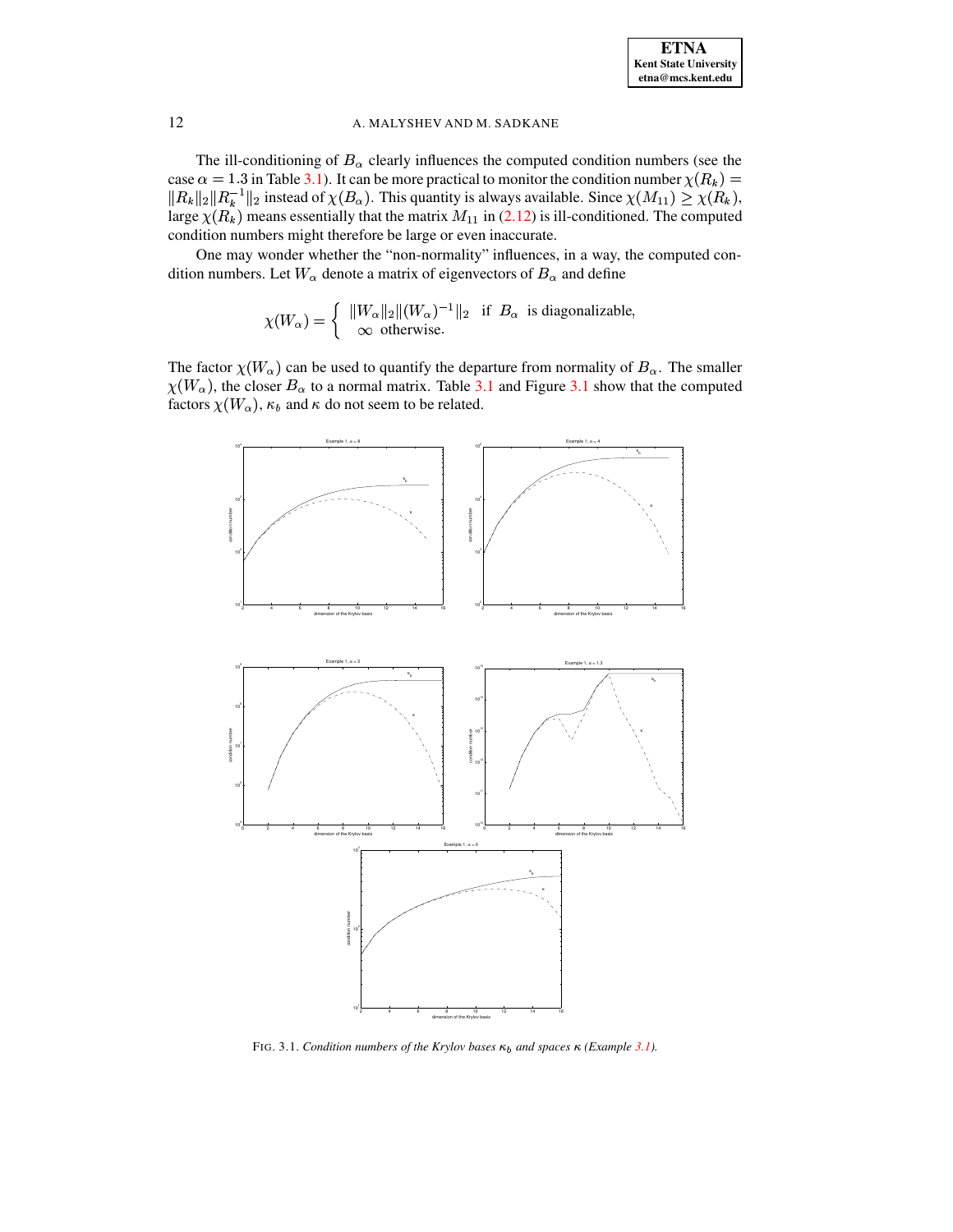CONDITION NUMBERS OF THE KRYLOV BASES ASSOCIATED WITH THE TRUNCATED OZ ITERATION 13

<span id="page-8-2"></span>

| matrix pair                               | (A, B)           | $(A_0, B)$       | $(A, B_0)$        |
|-------------------------------------------|------------------|------------------|-------------------|
| $  I_k - \bar{V}_k^T \overline{V_k}  _2$  | $3.01\,10^{-15}$ | $3.02\ 10^{-15}$ | $3.00\ 10^{-15}$  |
| $  I_k - U_k^T U_k  _2$                   | $2.08\ 10^{-11}$ | $3.33\ 10^{-15}$ | $1.32 \ 10^{-12}$ |
| $  H_{k} - U_{k}^{T}AV_{k}  _{2}$         | $2.17~10^{-9}$   | $6.02 10^{-12}$  | $1.33\ 10^{-10}$  |
| $  R_k - U_k^T B V_k  _2$                 | $4.42 10^{-12}$  | $4.53\ 10^{-12}$ | $3.98\ 10^{-12}$  |
| $  BV_k - U_k R_k  _2$<br>$  B  _2$       | $2.0110^{-12}$   | $2.07 10^{-12}$  | $6.55\ 10^{-16}$  |
| $  AV_k-U_kH_k-f_ke_k^T  _2$<br>$\ A\ _2$ | $2.99 10^{-13}$  | $5.74\,10^{-16}$ | $2.57 10^{-14}$   |
| $\chi(R_k)$                               | $6.10 10^6$      | $6.71~10^8$      | 1.95              |

TABLE 3.2 Numerical results from Algorithm 1 (Example 3.2)

<span id="page-8-0"></span>EXAMPLE 3.2. The matrix A is  $MHD416A$  and the matrix B is  $MHD416B$  from the MHD set<sup>1</sup>. These matrices are of order  $n = 416$  and arise in the modal analysis of dissipative magnetohydrodynamics. The matrix A is unsymmetric,  $||A||_2 = 2.52 \cdot 10^3$ ,  $\chi(A) = 9.75 \cdot$  $10^{23}$ . The matrix B is symmetric,  $||B||_2 = 2.19$ ,  $\chi(B) = 3.99 \cdot 10^9$ . The Hessenberg and triangular forms obtained from Algorithm 1 are of order  $k = 50$ . As in the previous example, the starting vector  $v$  has all its components equal to 1 before normalization. Table 3.2 summarizes the information obtained on the computed matrices  $V_k$ ,  $U_k$ ,  $R_k$  and  $H_k$ . The condition number  $\chi(R_k)$  is also given. For more comparisons, the table also shows the results obtained with the well-conditioned matrices  $A_0 = A + ||A||_2 I$  and  $B_0 = B + ||B||_2 I$ .  $||A_0||_2 = 4.11 \cdot 10^3$ ,  $\chi(A_0) = 2.61$ ,  $||B_0||_2 = 4.39$ ,  $\chi(B_0) = 2$ .



FIG. 3.2. Condition numbers of the Krylov bases  $\kappa_b$  and spaces  $\kappa$  (Example 3.2)

<span id="page-8-3"></span>From Table 3.2 and Figure 3.2, it is clear that the ill-conditioning of  $B$ , also shown in  $\chi(R_k)$ , is responsible for the large condition numbers. We also see that

<span id="page-8-1"></span> $1$  see http://math.nist.gov/MatrixMarket/